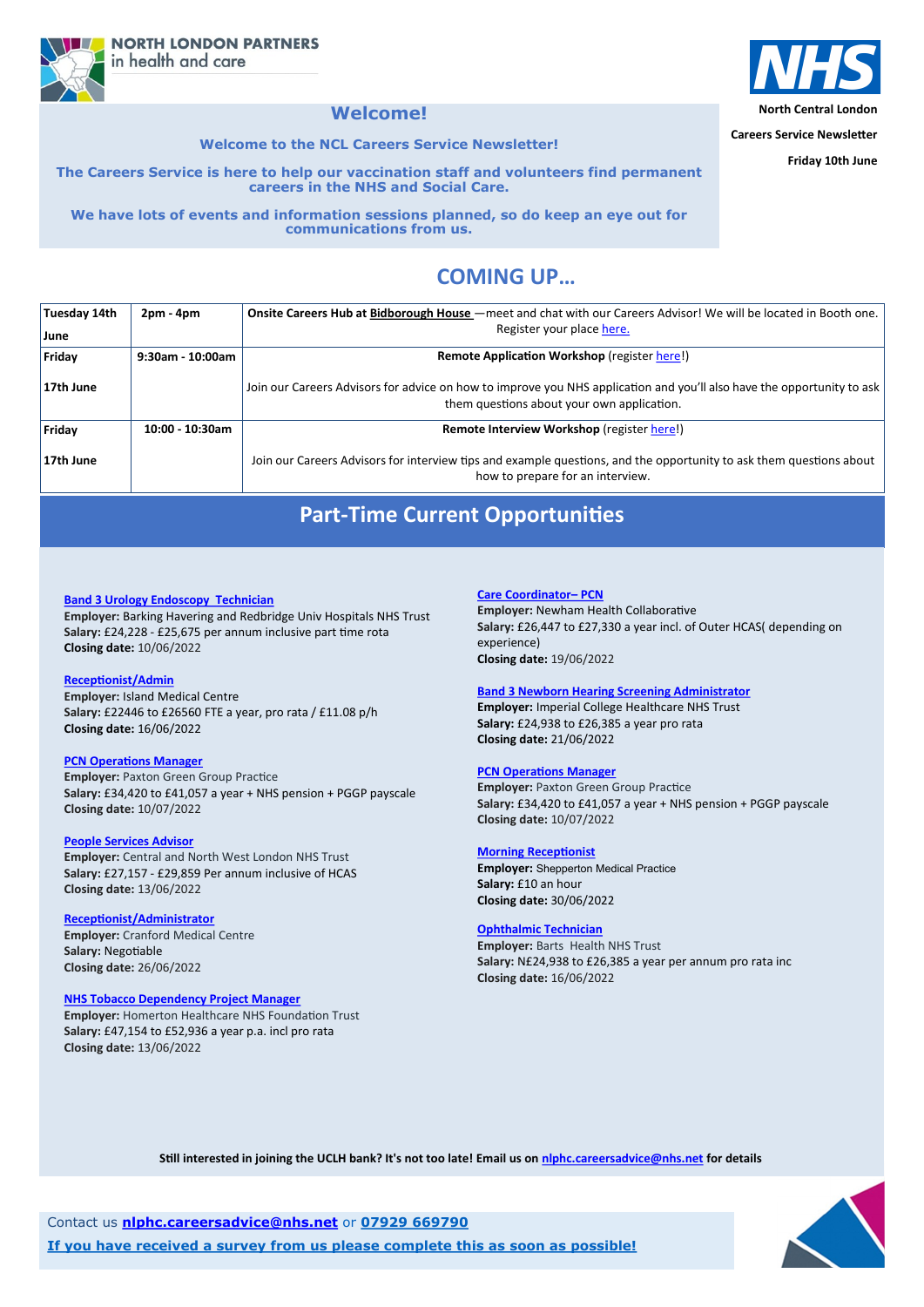



**North Central London**

**Careers Service Newsletter**

**Friday 10th June**

Contact us **[nlphc.careersadvice@nhs.net](mailto:nlphc.careersadvice@nhs.net)** or **07929 669790**

**If you have received a survey from us please complete this as soon as possible!**



## **Full-Time Current Opportunities**

#### **[Theatres Administrator](https://www.healthjobsuk.com/job/UK/London/London/University_College_London_Hospitals_NHS_Foundation_Trust/Adminstration/Adminstration-v4264586?_ts=18981)**

**Employer:** University College London Hospitals NHS Trust **Salary:** £27,157 - £29,859 Per annum including HCAS **Closing date:** 23/06/2022

#### **[Band 4 Private Radiology Coordinator](https://www.healthjobsuk.com/job/UK/London/Barnet/Royal_Free_London_NHS_Foundation_Trust/Private_Patients_Division/Private_Patients_Division-v4248618?_ts=38332)**

**Employer:** Royal Free London NHS Foundation Trust **Salary:** £26,447 - £28,780 per annum inclusive of HCAS **Closing date:** 22/06/2022

#### **[Patient Liaison Officer](https://www.healthjobsuk.com/job/UK/London/London/University_College_London_Hospitals_NHS_Foundation_Trust/Nuclear_Medicine/Nuclear_Medicine-v4243649?_ts=41287)**

**Employer:** University College London Hospitals NHS Trust **Salary:** £27,157 - £29,859 Per annum including HCAS **Closing date:** 21/06/2022

#### **[Service Coordinator](https://www.healthjobsuk.com/job/UK/London/London/Great_Ormond_Street_Hospital_Children_NHS_Foundation_Trust/Neurology/Neurology-v4267906?_ts=45401)**

**Employer:** Great Ormond Street Hospital for Children NHS Trust **Salary:** £27,157 - £29,859 Per annum including HCAS **Closing date:** 20/06/2022

#### **[Legal Officer](https://www.healthjobsuk.com/job/UK/London/London/Royal_Free_London_NHS_Foundation_Trust/Legal_services/Legal_services-v4144299?_ts=62216)- Barnet Site**

**Employer:** Royal Free London NHS Foundation Trust **Salary:** £29,553 - £36,265 per annum inclusive of HCAS **Closing date:** 15/06/2022

#### **[Assistant Clinic Manager](https://www.healthjobsuk.com/job/UK/London/London/Moorfields_Eye_Hospital_NHS_Foundation_Trust/Opthalmolgy/Opthalmolgy-v4243139?_ts=67404)**

**Employer:** Moorfields Eye Hospital NHS Foundation Trust **Salary:** £29,553 - £36,265 per annum inclusive of HCAS **Closing date:** 15/06/2022

**Business Support Officer - [Innovation & Intelligent Automation](https://www.healthjobsuk.com/job/UK/London/Enfield/Royal_Free_London_NHS_Foundation_Trust/Business_Support_Officer_Innovation_Intelligent_Automation/Business_Support_Officer_Innovation_Intelligent_Automation-v4274944?_ts=76256) Employer:** Royal Free London NHS Foundation Trust **Salary:** £37,152 - £43,994 per annum inclusive of HCAS **Closing date:** 22/06/2022

#### **[Assistant Service Manager](https://www.healthjobsuk.com/job/UK/London/London/Whittington_Health_NHS_Trust/Womens_Health/Womens_Health-v4227384?_ts=86537) - Women's Health**

**Employer:** Whittington Health NHS Foundation Trust **Salary:** £32,306 - £39,027 per annum excl HCAs **Closing date:** 13/06/2022

#### **[Project Manager](https://www.healthjobsuk.com/job/UK/West_Yorkshire/London/NHS_England_NHS_Improvement/Administration/Administration-v4235046?_ts=92190)**

**Employer:** NHS England and NHS Improvement **Salary:** £40,057 - £45,839 per annum **Closing date:** 19/06/2022

#### **[Service Manager](https://www.healthjobsuk.com/job/UK/London/London/Guys_St_Thomas_NHS_Foundation_Trust/Acute_General_Medicine/Acute_General_Medicine-v4239807?_ts=97253)**

**Employer:** Guy's and St Thomas' NHS Foundation Trust **Salary:** £47,154 - £52,936 inc HCA **Closing date:** 12/06/2022

#### **[Ophthalmic Care Assistant / Health Care Assistant](https://www.healthjobsuk.com/job/UK/London/London/Moorfields_Eye_Hospital_NHS_Foundation_Trust/Opthamology/Opthamology-v4280784?_ts=104803) - Ward Based**

**Employer:** Moorfields Eye Hospital NHS Foundation Trust **Salary:** £24,938 - £26,385 Per Annum, Including HCAS **Closing date:** 23/06/2022

#### **[Speech & Language Therapy Assistant](https://www.healthjobsuk.com/job/UK/London/London/Homerton_Healthcare_NHS_Foundation_Trust/Speech_Language/Speech_Language-v4158440?_ts=106955)**

**Employer:** Homerton Healthcare NHS Foundation Trust **Salary:** £24,938 - £26,385 p.a. inc. **Closing date:** 15/06/2022

#### **[Band 3 Generic Therapy Assistant for SMARTS](https://www.healthjobsuk.com/job/UK/London/Ilford/Barking_Havering_Redbridge_Univ_Hospitals_NHS_Trust/CCS/CCS-v4262193?_ts=110536)**

**Employer:** Barking Havering and Redbridge Univ Hospitals NHS Trust **Salary:** £24,228 - £25,675 per annum inclusive **Closing date:** 12/06/2022

#### **[Band 3 Maternity Support Worker](https://www.healthjobsuk.com/job/UK/London/London/Imperial_College_Healthcare_NHS_Trust/Maternity_Support_Worker/Maternity_Support_Worker-v4282884?_ts=115920)**

**Employer:** Imperial College Healthcare NHS Trust **Salary:** £24,938 - £26,385 pa inc **Closing date:** 24/06/2022

#### **Children'[s Hospice \(Senior\) Specialist Carer](https://www.healthjobsuk.com/job/UK/London/London/Noahs_Ark_Childrens_Hospice/Family_Link_Social_Worker/Family_Link_Social_Worker-v4246821?_ts=930327)**

**Employer:** Noah's Ark Children's Hospice **Salary:** £24,228 - £25,675 (AFC equivalent, dependant on experience) Band 3 or £26,447 - £28,780 per annum (AFC equivalent, dependant on experience) Band 4 **Closing date:** 12/06/2022

#### **[Service Manager](https://www.healthjobsuk.com/job/UK/London/London/Guys_St_Thomas_NHS_Foundation_Trust/Thoracic_Surgery/Thoracic_Surgery-v4246617?_ts=94871) - Thoracic Surgery**

**Employer:** Guy's and St Thomas' NHS Foundation Trust **Salary:** £47,154 - £52,936 inc HCA **Closing date:** 17/06/2022

**Still interested in joining the UCLH bank? It's not too late! Email us on [nlphc.careersadvice@nhs.net](mailto:nlphc.careersadvice@nhs.net) for details**

#### **[Associate Mental Health Worker \\*\\*JOB OF THE WEEK\\*\\*](https://www.healthjobsuk.com/job/UK/London/London/Barnet_Enfield_Haringey_Mental_Health_NHS_Trust/Mental_Health/Mental_Health-v4263154?_ts=48598)**

**Employer:** Barnet, Enfield & Haringey Mental Health NHS Trust **Salary:** £26,447 - £28,780 per annum (inc Outer London HCAS) **Closing date:** 17/06/2022

This is a new permanent role created to help us deliver our plans to transform our community mental health services, as part of the NHS Long Term Plan. The transformation of our community mental health services will lead to truly integrated health and social care for adults in Barnet, Enfield and Haringey who have serious mental illness.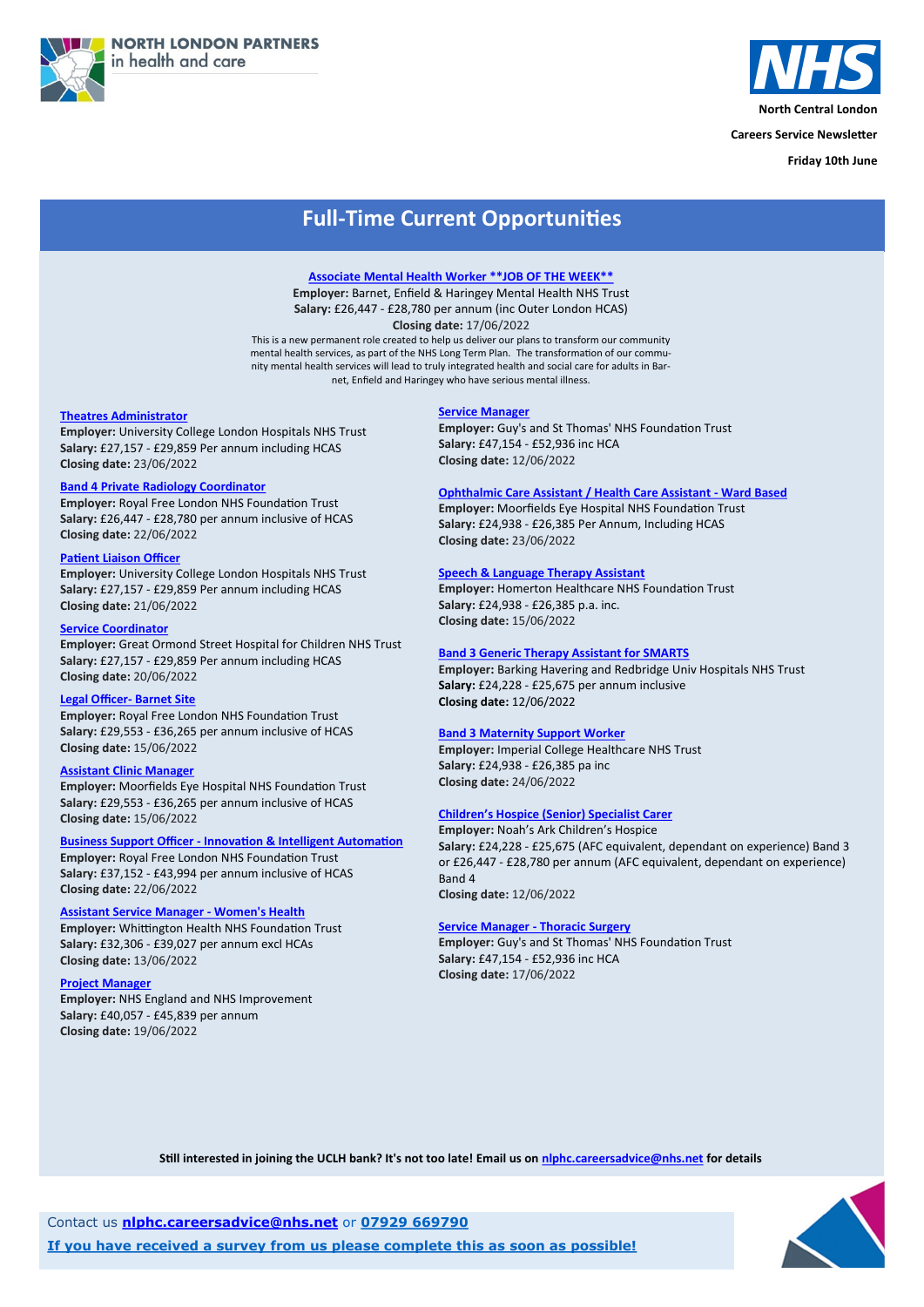



**North Central London**

**Careers Service Newsletter**

**Friday 10th June**

Contact us **[nlphc.careersadvice@nhs.net](mailto:nlphc.careersadvice@nhs.net)** or **07929 669790**

**If you have received a survey from us please complete this as soon as possible!**



## **BOOK REMOTE APPOINTMENTS WITH OUR CAREERS ADVISORS**



**Book a Careers Advice session with….**

**[Moneeba](https://calendly.com/nlphc-careersadvice/careers-advice-session-moneeba)**



**Book an appt or find her in booth one at Bidborough House on Tuesdays. These booking links are updated weekly - if there is no availability, check back soon.**

## **Apprenticeship Opportunities**

**[Apprenticeship Neonatal Support Worker](https://beta.jobs.nhs.uk/candidate/jobadvert/C9293-22-3525) Employer:** Homerton Healthcare NHS Foundation Trust **Closing date:** 13/06/2022

**[Band 3 Apprentice Associate Practitioner](https://www.healthjobsuk.com/job/UK/London/London/Imperial_College_Healthcare_NHS_Trust/Specialist_Surgery/Specialist_Surgery-v4253539?_ts=106955) Employer:** Imperial College Healthcare NHS Trust **Closing date:** 21/06/2022

**[Podiatry Apprenticeship](https://www.healthjobsuk.com/job/UK/London/Kidbrooke/Oxleas_NHS_Foundation_Trust/Podiatry/Podiatry-v4283266?_ts=320331) Employer:** Oxleas NHS Foundation Trust **Closing date:** 01/07/2022

**[Apprentice Skullbase MDT Assistant](https://www.healthjobsuk.com/job/UK/London/London/Kings_College_Hospital_NHS_Foundation_Trust/Neurosurgery/Neurosurgery-v4226835?_ts=322411) Employer:** King's College Hospital NHS Foundation Trust **[Cl](https://www.healthjobsuk.com/job/UK/London/London/Barts_Health_NHS_Trust/Engineering/Engineering-v4224903?_ts=324582)osing date:** 15/06/2022

**[Apprentice in Mechanical Engineering](https://www.healthjobsuk.com/job/UK/London/London/Barts_Health_NHS_Trust/Engineering/Engineering-v4224903?_ts=324582) Employer:** Barts Health NHS Trust **Closing date:** 30/06/2022

**Pre-[Registration Pharmacy Technician \(Apprentice\)](https://www.jobs.nhs.uk/xi/vacancy/917259635) Employer:** Royal Brompton and Harefield Hospitals, Part of Guy's and St Thomas' NHS Foundation Trust **Closing date:** 20/06/2022

**Book a Careers Advice session with….**

**[Fay](https://calendly.com/nlphc-careersadvice/careers-advice-session-fay)**

## **BOOK A MOCK INTERVIEW WITH OUR CAREERS ADVISORS**

**Mock Interview** + Feedback



**Our Careers Advisors are now providing mock interviews to help best prepare you for any interviews you may have coming up. If you're interested in booking a mock interview, please email us at: [nlphc.careersadvice@nhs.net](mailto:nlphc.careersadvice@nhs.net)**

**\*\*PLEASE NOTE THAT YOU MUST HAVE ATTENDED THE INTERVIEW WORKSHOP FIRST TO BE ELIGIBLE\*\***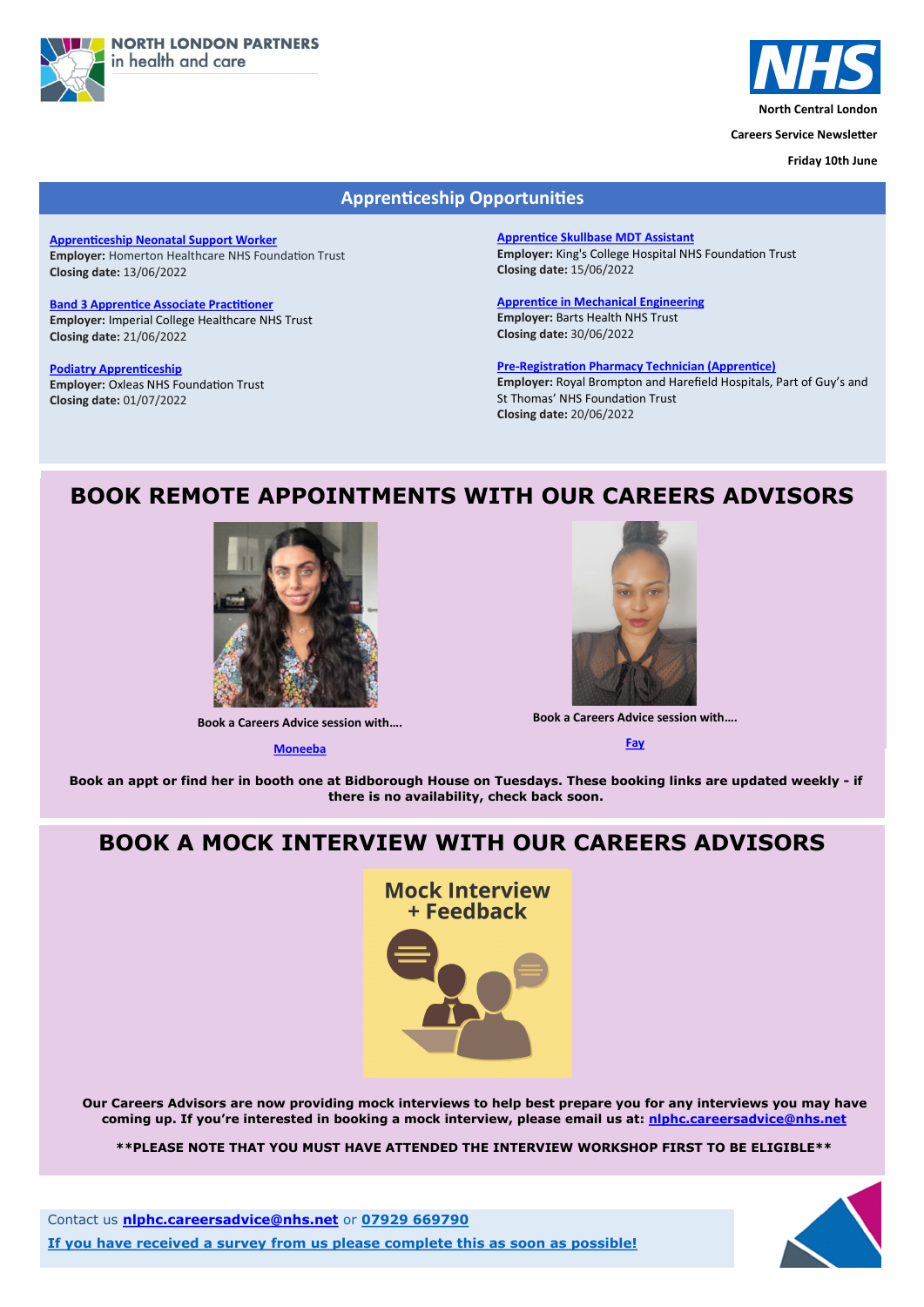



**Friday 10th June**

Contact us **[nlphc.careersadvice@nhs.net](mailto:nlphc.careersadvice@nhs.net)** or **07929 669790**

**If you have received a survey from us please complete this as soon as possible!**



### **TIP OF THE WEEK!**

Keep your eye out for any career fairs happening near you! Careers fairs (also known as jobs fairs or recruitment fairs) are a useful resource for candidates to use to find out about potential employers.

Be prepared to put your best foot forward as recruiters will often make job offers on the spot!





# **AN INTRODUCTION TO PRIMARY CARE**

The North Central London Training Hub will be hosting webinars providing an introduction to Primary Care. Join the webinar to find out more about the different roles in Primary Care as well as the role of Primary Care and the service it provides. If you're interest-

ed in registering for a spot on one of the webinars, please email us at: **[nlphc.careersadvice@nhs.net](mailto:nlphc.careersadvice@nhs.net)**

The NHS Health Careers website also provides some great resources and insight into to the 350 different NHS careers available. It doesn't matter whether you're still in education, thinking about switching your career or already working in health, you'll get the information you need. Please click on one of the following links below to find out more:

**[https://www.healthcareers.nhs.uk/explore](https://www.healthcareers.nhs.uk/explore-roles/explore-roles)-roles/explore-roles**

**<https://www.youtube.com/c/HealthCareers>**